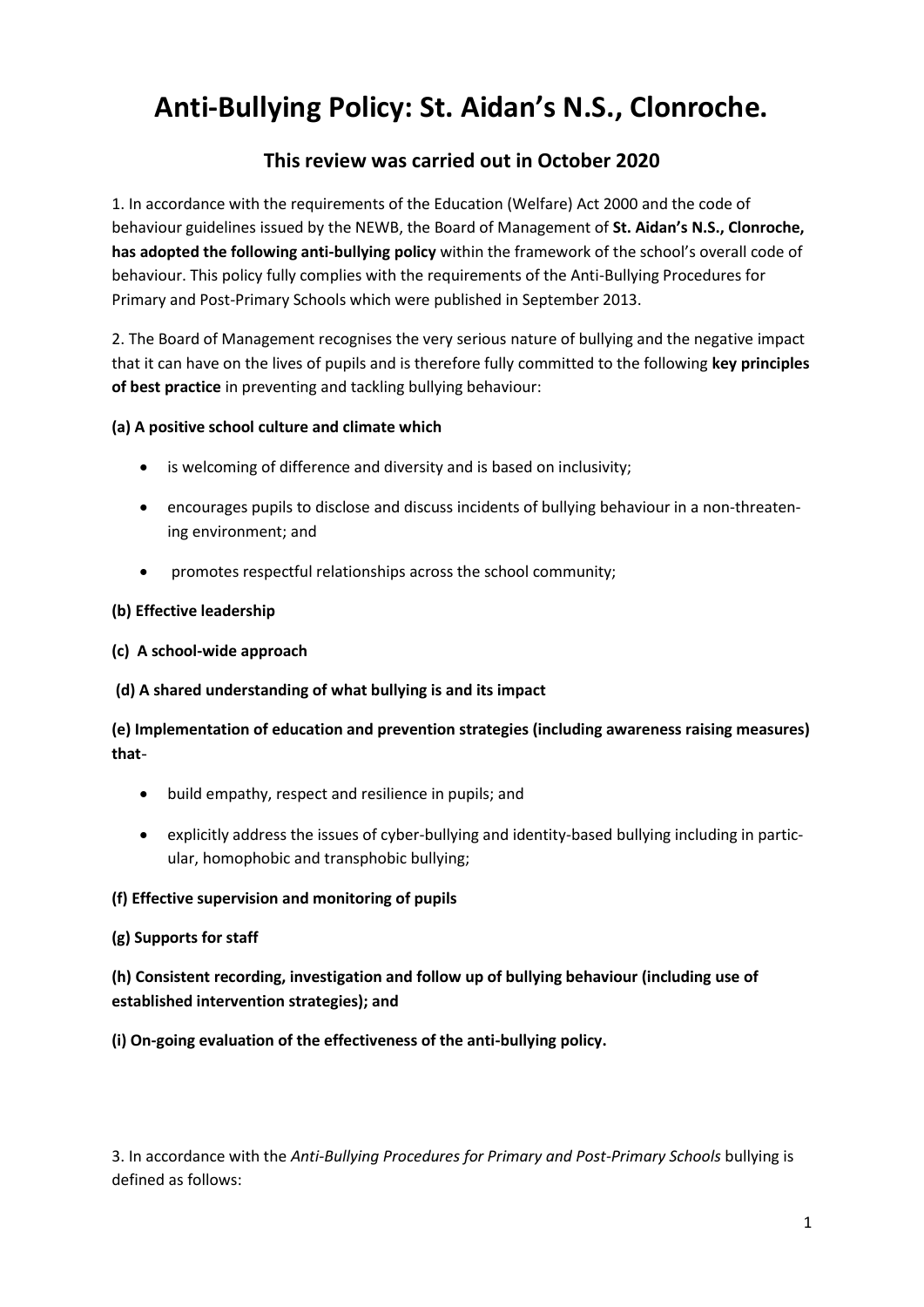## **Bullying is unwanted negative behaviour, verbal, psychological or physical conducted, by an individual or group against another person (or persons) and which is repeated over time.**

The following types of bullying behaviour are included in the definition of bullying:

- deliberate exclusion, malicious gossip and other forms of relational bullying,
- cyber-bullying and
- identity-based bullying such as homophobic bullying, racist bullying, bullying based on a person's membership of the Traveller community and bullying of those with disabilities or special educational needs.

Isolated or once-off incidents of intentional negative behaviour, including a once-off offensive or hurtful text message or other private messaging, do not fall within the definition of bullying and should be dealt with, as appropriate, in accordance with the school's code of behaviour.

However, in the context of this policy, placing a once-off offensive or hurtful public message, image or statement on a social network site or other public forum where that message, image or statement can be viewed and/or repeated by other people will be regarded as bullying behaviour.

Negative behaviour that does not meet this definition of bullying will be dealt with in accordance with the school's code of behaviour.

| <b>General behaviours</b><br>which apply to all types<br>of bullying | Harassment based on any of the nine grounds in the equality leg-<br>$\bullet$<br>islation e.g. sexual harassment, homophobic bullying, racist bully-<br>ing etc.<br>Physical aggression (pushing, shoving, kicking, punching, hitting,<br>$\bullet$<br>poking, tripping, mess fights, head locks, pinching, spitting,<br>hair pulling.<br>Damage to property/ personal property<br>$\bullet$<br>Name calling / verbal comments<br>$\bullet$<br><b>Slagging</b><br>$\bullet$<br>The production, display or circulation of written words, pictures or<br>$\bullet$<br>other materials aimed at intimidating another person<br>Offensive graffiti<br>$\bullet$<br><b>Extortion</b><br>$\bullet$<br>Intimidation<br>$\bullet$<br>Insulting or offensive gestures<br>$\bullet$<br>The "look"----facial expression<br>$\bullet$<br>Invasion of personal space<br>$\bullet$<br>A combination of any of the types listed.<br>$\bullet$ |
|----------------------------------------------------------------------|--------------------------------------------------------------------------------------------------------------------------------------------------------------------------------------------------------------------------------------------------------------------------------------------------------------------------------------------------------------------------------------------------------------------------------------------------------------------------------------------------------------------------------------------------------------------------------------------------------------------------------------------------------------------------------------------------------------------------------------------------------------------------------------------------------------------------------------------------------------------------------------------------------------------------------|
| <b>Cyber</b>                                                         | <b>Denigration:</b> Spreading rumours, lies or gossip to hurt a person's<br>reputation                                                                                                                                                                                                                                                                                                                                                                                                                                                                                                                                                                                                                                                                                                                                                                                                                                         |

## **Examples of bullying behaviours**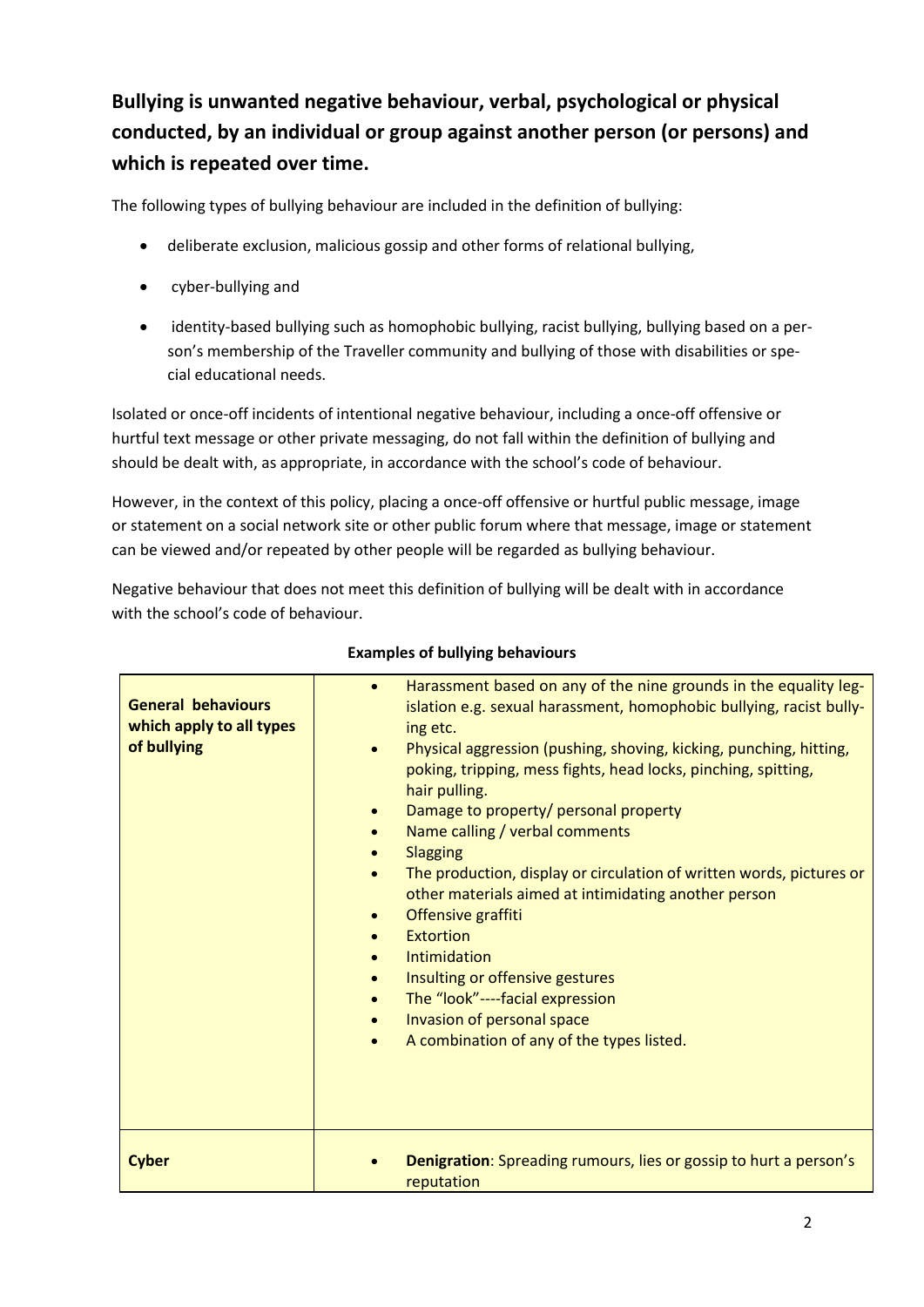|                                   | $\bullet$              | Harassment: Continually sending vicious, mean or disturbing                                                                                  |
|-----------------------------------|------------------------|----------------------------------------------------------------------------------------------------------------------------------------------|
|                                   |                        | messages to an individual                                                                                                                    |
|                                   | $\bullet$              | Impersonation: Posting offensive or aggressive messages under                                                                                |
|                                   |                        | another person's name                                                                                                                        |
|                                   | $\bullet$              | Flaming: Using inflammatory or vulgar words to provoke an<br>online fight                                                                    |
|                                   | $\bullet$              | Trickery: Fooling someone into sharing personal information                                                                                  |
|                                   |                        | which you then post online                                                                                                                   |
|                                   | $\bullet$              | <b>Outing: Posting or sharing confidential or compromising infor-</b>                                                                        |
|                                   |                        | mation or images                                                                                                                             |
|                                   |                        | Exclusion: Purposefully excluding someone from an online group                                                                               |
|                                   | $\bullet$              | Cyber stalking: Ongoing harassment and denigration that causes<br>a person considerable fear for his/her safety                              |
|                                   | $\bullet$              | Silent telephone/mobile phone call                                                                                                           |
|                                   |                        | Abusive telephone/mobile phone calls                                                                                                         |
|                                   |                        | Abusive text messages                                                                                                                        |
|                                   |                        | Abusive email                                                                                                                                |
|                                   | $\bullet$              | Abusive communication on social networks e.g. Face-                                                                                          |
|                                   |                        | book/Ask.fm/ Twitter/You Tube or on games consoles                                                                                           |
|                                   | $\bullet$              | Abusive website comments/Blogs/Pictures                                                                                                      |
|                                   |                        | Abusive posts on any form of communication technology                                                                                        |
| <b>Identity Based Behaviours</b>  |                        |                                                                                                                                              |
|                                   |                        | Including any of the nine discriminatory grounds mentioned in Equality Legislation (gender including                                         |
|                                   |                        | transgender, civil status, family status, sexual orientation, religion, age, disability, race and member-                                    |
| ship of the Traveller community). |                        |                                                                                                                                              |
|                                   | $\bullet$              | Spreading rumours about a person's sexual orientation                                                                                        |
| <b>Homophobic and</b>             |                        | Taunting a person of a different sexual orientation                                                                                          |
| <b>Transgender</b>                |                        | Name calling e.g. Gay, queer, lesbianused in a derogatory man-                                                                               |
|                                   |                        | ner                                                                                                                                          |
|                                   |                        | Physical intimidation or attacks                                                                                                             |
|                                   | $\bullet$              | <b>Threats</b>                                                                                                                               |
| Race, nationality, ethnic         | $\bullet$              | Discrimination, prejudice, comments or insults about colour, na-<br>tionality, culture, social class, religious beliefs, ethnic or traveller |
| background and                    |                        | background                                                                                                                                   |
| membership of the                 |                        | Exclusion on the basis of any of the above                                                                                                   |
| <b>Traveller community</b>        |                        |                                                                                                                                              |
|                                   |                        |                                                                                                                                              |
|                                   |                        | This involves manipulating relationships as a means of bullying. Behaviours include:                                                         |
| <b>Relational</b>                 |                        | <b>Malicious gossip</b>                                                                                                                      |
|                                   |                        | <b>Isolation &amp; exclusion</b>                                                                                                             |
|                                   | $\bullet$              | Ignoring                                                                                                                                     |
|                                   | $\bullet$              | <b>Excluding from the group</b>                                                                                                              |
|                                   | $\bullet$              | Taking someone's friends away                                                                                                                |
|                                   |                        | "Bitching"                                                                                                                                   |
|                                   | $\bullet$              | <b>Spreading rumours</b><br><b>Breaking confidence</b>                                                                                       |
|                                   | $\bullet$<br>$\bullet$ | Talking loud enough so that the victim can hear                                                                                              |
|                                   |                        | The "look"                                                                                                                                   |
|                                   |                        | Use or terminology such as 'nerd' in a derogatory way                                                                                        |
|                                   |                        |                                                                                                                                              |
| <b>Sexual</b>                     | $\bullet$              | Unwelcome or inappropriate sexual comments or touching                                                                                       |
|                                   |                        | Harassment                                                                                                                                   |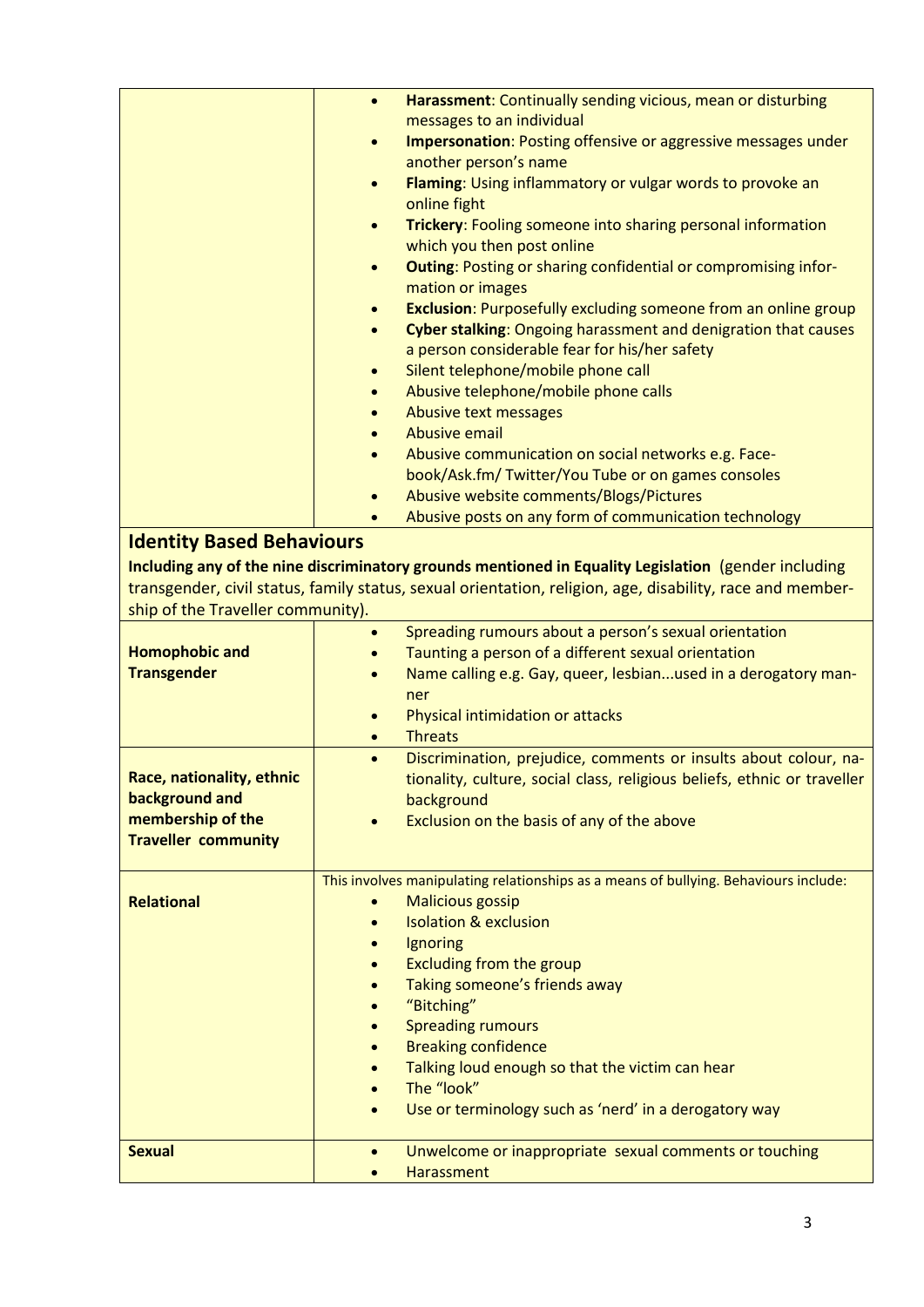| <b>Special Educational</b> | Name calling                                                               |
|----------------------------|----------------------------------------------------------------------------|
| Needs,                     | Taunting others because of their disability or learning needs<br>$\bullet$ |
| <b>Disability</b>          | • Taking advantage of some pupils' vulnerabilities and limited capacity    |
|                            | to recognise and defend themselves against bullying                        |
|                            | • Taking advantage of some pupils' vulnerabilities and limited capacity    |
|                            | to understand social situations and social cues.                           |
|                            | Mimicking a person's disability<br>$\bullet$                               |
|                            | Setting others up for ridicule<br>$\bullet$                                |
|                            |                                                                            |

4. The relevant teacher(s) for investigating and dealing with bullying are as follows:

## **The Principal Class teachers Special Education Teachers**

5. The education and prevention strategies (including strategies specifically aimed at cyberbullying, homophobic and transphobic bullying) used by the school are as follows :

|                | <b>Education and prevention strategies</b>                                                                                                                                                                                                                                                                                            |
|----------------|---------------------------------------------------------------------------------------------------------------------------------------------------------------------------------------------------------------------------------------------------------------------------------------------------------------------------------------|
|                | School-wide approach                                                                                                                                                                                                                                                                                                                  |
| ٠              | A school-wide approach to the ongoing fostering of a safe, warm, caring atmosphere in the school<br>and respect for all members of the school community.                                                                                                                                                                              |
| $\bullet$      | The promotion of the value of diversity to address issues of prejudice and stereotyping, and high-<br>light the unacceptability of bullying behaviour.                                                                                                                                                                                |
| $\bullet$      | The fostering and enhancing of the self-esteem of all our pupils through both curricular and extra-<br>curricular activities. Pupils are provided with opportunities to develop a positive sense of self-<br>worth through formal and informal interactions.                                                                          |
| $\bullet$      | Whole staff professional development on bullying to ensure that all staff members develop an<br>awareness of what bullying is, how it impacts on pupils' lives and the need to respond to it-pre-<br>vention and intervention.                                                                                                        |
| ٠              | An annual audit of professional development needs with a view to assessing staff requirements<br>through internal staff knowledge/expertise and external sources.                                                                                                                                                                     |
| ٠<br>$\bullet$ | Professional development with specific focus on the training of the relevant teacher(s).<br>School wide awareness raising and training on all aspects of bullying, to include pupils, par-<br>ent(s)/guardian(s) and the wider school community.                                                                                      |
| $\bullet$      | Supervision and monitoring of classrooms, corridors, school grounds, school tours and extra-<br>curricular activities. Non-teaching and ancillary staff are encouraged to be vigilant and report<br>issues to relevant teachers. Supervision also applies to monitoring student use of communication<br>technology within the school. |
| $\bullet$      | Involvement of the students in contributing to a safe school environment e.g. Buddy system,<br>mentoring, Lunchtime Pals and other student support activities that can help to support pupils<br>and encourage a culture of peer respect and support.                                                                                 |
|                | Development and promotion of an Anti-Bullying code for the school-to be displayed publicly in<br>classrooms and in common areas of the school.                                                                                                                                                                                        |
|                | The school's anti-bullying policy is discussed with pupils and all parent(s)/guardian(s)s are given a<br>copy as part of the Code of Behaviour of the school (every year).                                                                                                                                                            |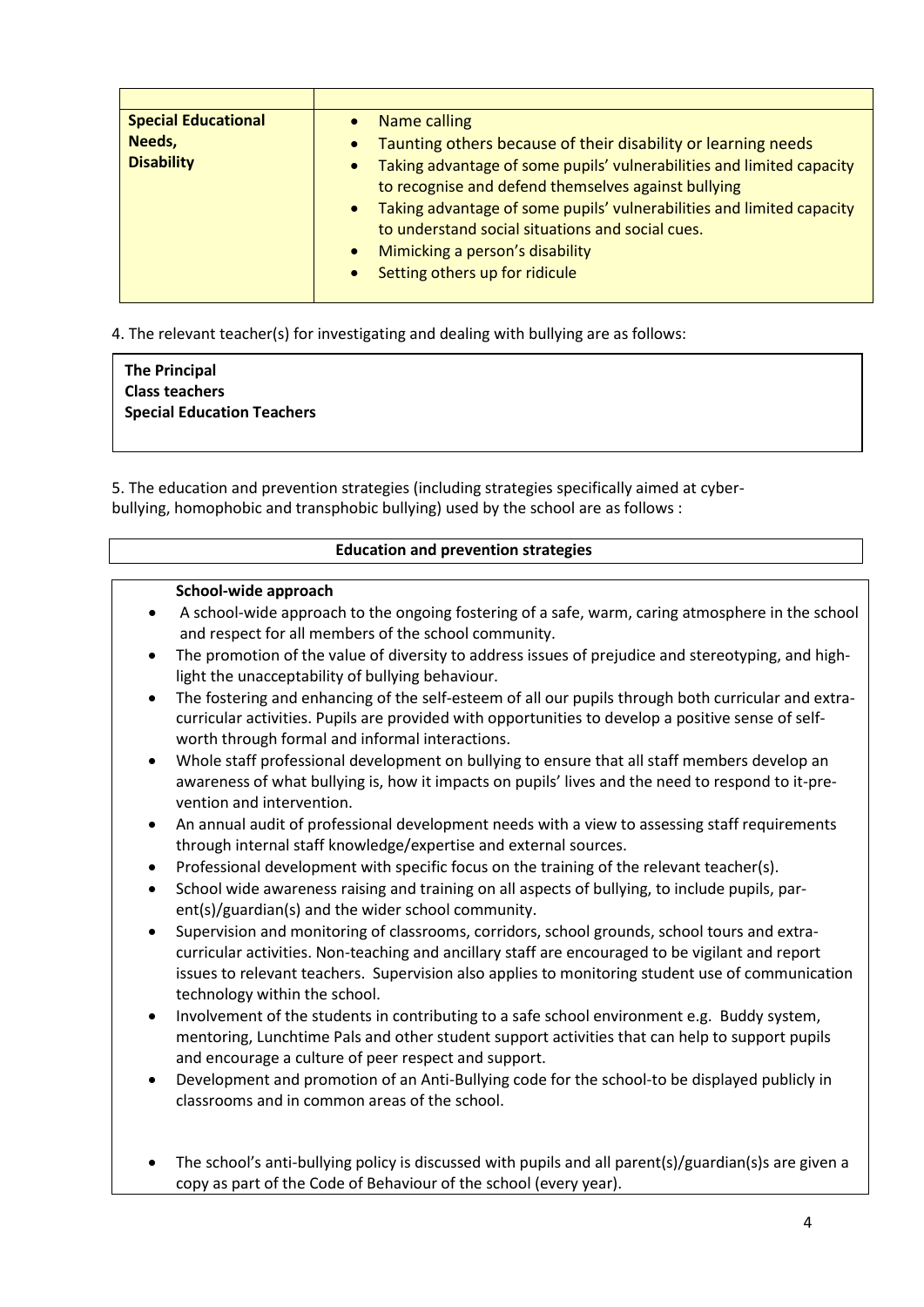- The implementation of regular (e.g. per year/per term/per month/per week) whole school awareness measures e.g. a dedicated notice board in the school and classrooms on the promotion of friendship, and bullying prevention; annual Friendship Week and parent(s)/guardian(s) seminars; twice yearly student well-being surveys; regular school or year group assemblies by principal, deputy principal, etc.
- Encourage a culture of telling, with particular emphasis on the importance of bystanders. In that way pupils will gain confidence in 'telling'. This confidence factor is of vital importance. It should be made clear to all pupils that when they report incidents of bullying they are not considered to be telling tales but are behaving responsibly.
- Ensuring that pupils know who to tell and how to tell, e.g.:
	- o Direct approach to teacher at an appropriate time, for example after class.
	- o Hand note up with homework.
	- o Make a phone call to the school or to a trusted teacher in the school.
	- o Anti-bully or Bubble Box.
	- $\circ$  Get a parent(s)/guardian(s) or friend to tell on your behalf.
	- o Student Well-being survey twice yearly.
	- o Ensure bystanders understand the importance of telling if they witness or know that bullying is taking place.

#### **Implementation of curricula**

- The full implementation of the SPHE curriculum and the RSE and Stay Safe Programmes.
- Continuous Professional Development for staff in delivering these programmes.
- School wide delivery of lessons on bullying from evidence based programmes, e.g. Stay Safe Programme, The Walk Tall Programme, Friends for Life.
- School wide delivery of lessons on diversity, equality and interculturalism.
- Delivery of the Garda SPHE Programmes where possible.
- Consideration is given to the additional needs of SEN pupils with regard to programme implementation and the development of skills and strategies to enable all pupils to respond appropriately e.g. some children may require a suitable rhyme or slogan which would be short and easy to remember. Special Education teachers are available to assist in this area.
- The school implements the advice in "Sexual Orientation advice for schools" (RSE Primary, see booklet).

### **Links to other policies**

- Consistent reinforcement of School Rules.
- Consistent reinforcement of Code of Behaviour.
- Internet Acceptable Use Policy.
- Supervision Policy/Procedures are in place and reviewed regularly.
- Important issues are highlighted at assembly (twice weekly).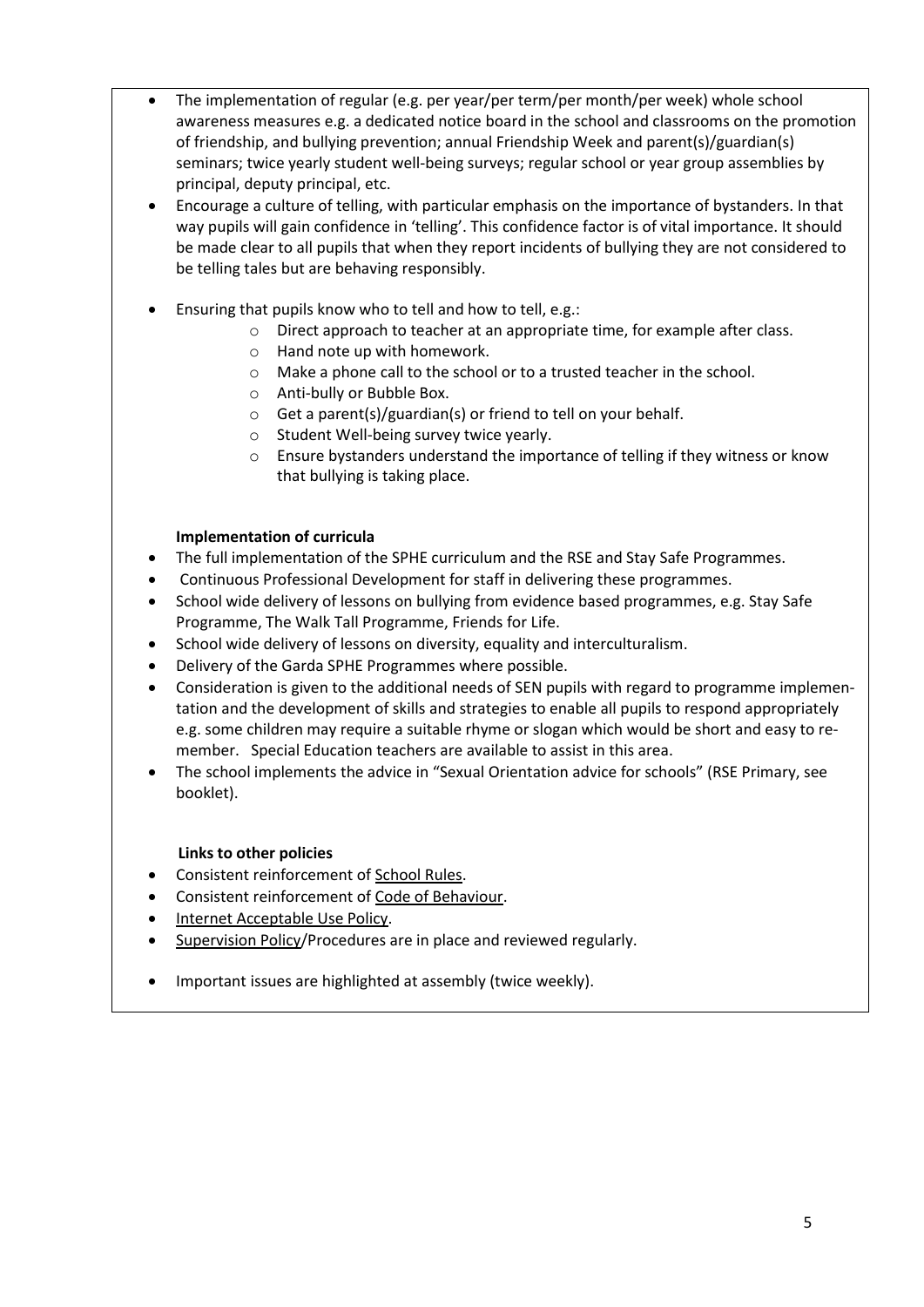6. Strategies for investigation, follow-up and recording of bullying behaviour:

## **Procedures for Investigating and Dealing with Bullying in St. Aidan's N.S., Clonroche, Enniscorthy, Co. Wexford**

## **Reporting bullying behaviour**

- Any pupil or parent(s)/guardian(s) may bring a bullying incident to any teacher in the school.
- All reports of bullying will be investigated and dealt with by the relevant teacher.
- Teaching and non-teaching staff such as secretaries, special needs assistants (SNAs), bus escorts, caretakers, cleaners must report any incidents of bullying behaviour witnessed by them, or mentioned to them, to the relevant teacher.

## **Investigating and dealing with incidents:**

- In investigating and dealing with bullying, the (relevant) teacher will exercise his/her professional judgement to determine whether bullying has occurred and how best the situation might be resolved;
- Parent(s)/guardian(s) and pupils are required to co-operate with any investigation and assist the school in resolving any issues and restoring, as far as is practicable, the relationships of the parties involved as quickly as possible;
- Teachers will take a calm, unemotional problem-solving approach.
- Where possible incidents will be investigated outside the classroom situation to ensure the privacy of all involved;
- All interviews will be conducted with sensitivity and with due regard to the rights of all pupils concerned. Pupils who are not directly involved can also provide very useful information in this way.
- The relevant teacher/s will interview and question all individuals and groups involved. All information will be recorded.
- When analysing incidents of bullying behaviour, the relevant teacher will seek answers to questions of what, where, when, who and why. This will be done in a calm manner, setting an example in dealing effectively with a conflict in a non-aggressive manner.
- The teacher will endeavour to resolve any issues and restore the relationships of the parties involved.
- This procedure may have to be repeated up to three times, depending on the severity of the misdemeanour.
- If the situation still appears to be unresolved having followed the above procedure, the teacher will complete the "Template for recording bullying behaviour" as required.
- Parents/Guardians will at this point be contacted and called in to a meeting.
- Where the relevant teacher has determined that a pupil has been engaged in bullying behaviour, it will be made clear to him/her how he/she is in breach of the school's anti-bullying policy and efforts will be made to try to get him/her to see the situation from the perspective of the pupil being bullied;
- It will also be made clear to all involved (each set of pupils and parent(s)/guardian(s)) that in any situation where disciplinary sanctions are required, this is a private matter between the pupil being disciplined, his or her parent(s)/guardian(s) and the school.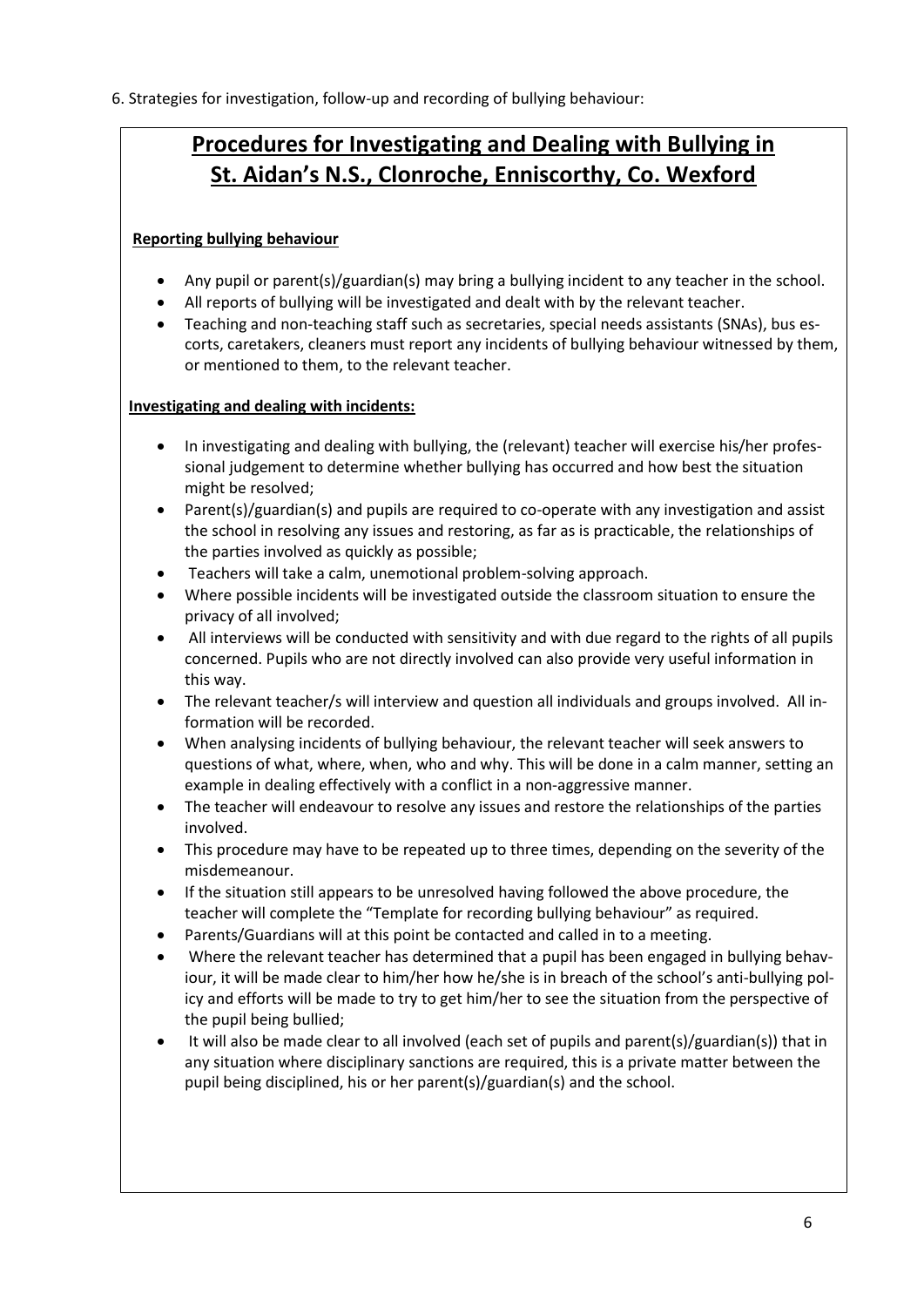### **Follow up and recording**

 In determining whether a bullying case has been adequately and appropriately addressed the relevant teacher must, as part of his/her professional judgement, take the following factors into account:

- Whether the bullying behaviour has ceased;

- Whether any issues between the parties have been resolved as far as is practicable; -Whether the relationships between the parties have been restored as far as is practicable; -Any feedback received from the parties involved, their parent(s)/guardian(s)s or the school Principal or Deputy Principal

- Follow-up meetings with the relevant parties involved should be arranged separately with a view to possibly bringing them together at a later date if the pupil who has been bullied is ready and agreeable.
- Where a parent(s)/guardian(s) is not satisfied that the school has dealt with a bullying case in accordance with these procedures, the parent(s)/guardian(s) will be referred, as appropriate, to the school's complaints procedures.
- In the event that a parent(s)/guardian(s) has exhausted the school's complaints procedures and is still not satisfied, the school will advise the parent(s)/guardian(s) of their right to make a complaint to the Ombudsman for Children.

### **Recording of bullying behaviour**

The school's procedures for noting and reporting bullying behaviour are as follows:

 **Informal- pre-determination that bullying has occurred**

- All staff must keep a written record of any incidents witnessed by them or notified to them. All incidents must be reported to the relevant teacher. Incidents will be recorded in a notebook which will travel up the school as the class moves on. In the case of a false allegation, the innocent child will be cleared in writing.
- While all reports, including anonymous reports of bullying, must be investigated and dealt with by the relevant teacher, the relevant teacher must keep a written record of the reports, the actions taken and any discussions with those involved regarding same.
- The relevant teacher must inform the principal of all incidents being investigated.

## **Formal Stage 1-determination that bullying has occurred**

- If it is established by the relevant teacher that bullying has occurred, the relevant teacher must keep appropriate written records which will assist his/her efforts to resolve the issues and restore, as far as is practicable, the relationships of the parties involved.
- All records retained by the appropriate teacher must be kept in a securely locked drawer/filing cabinet in the classroom/office.

### **Formal Stage 2**

The relevant teacher will use the recording template to record the bullying behaviour in the following circumstances:

a) In cases where he/she considers that the bullying behaviour has not been adequately and appropriately addressed within 20 school days after he/she has determined that bullying behaviour occurred; and

b) Where the school has decided as part of its anti-bullying policy that in certain circumstances bullying behaviour must be recorded and reported immediately to the Principal or Deputy Principal as applicable.

When the recording template is used, it will be retained by the relevant teacher in question and a copy maintained by the principal. These will be stored securely.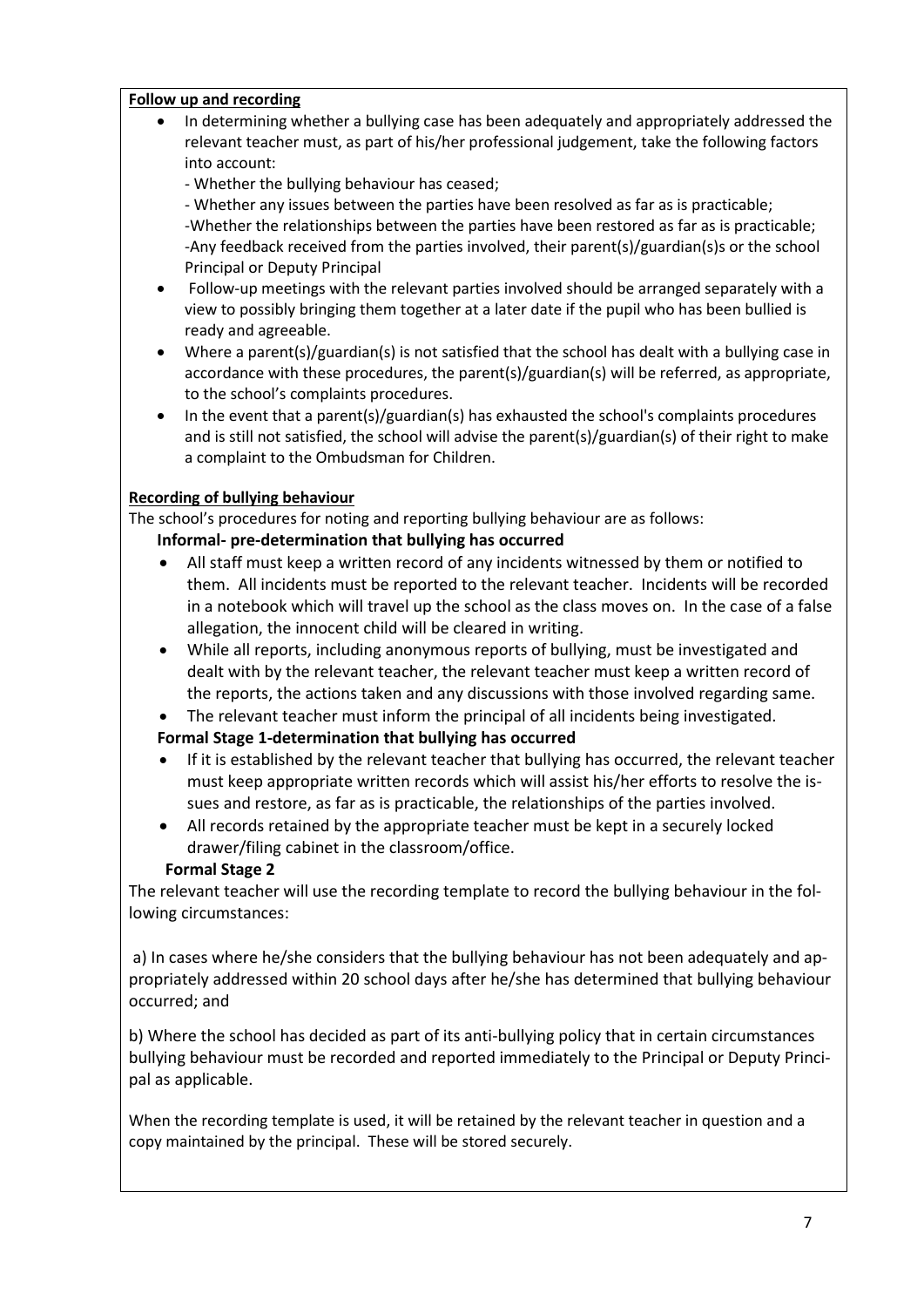### **Established intervention strategies**

- Teacher interviews with all pupils
- Negotiating agreements between pupils and following these up by monitoring progress. This can be on an informal basis or implemented through a more structured mediation process
- Working with parent(s)/guardian(s)s to support school interventions
- No Blame Approach
- Circle Time
- Restorative interviews
- Restorative conferencing
- Implementing sociogram questionnaires
- Peer mediation where suitable training has been given

7. Support for pupils who have been affected by bullying:

- All in-school supports and opportunities will be provided for the pupils affected by bullying to participate in activities designed to raise their self-esteem, to develop friendships and social skills and build resilience e.g.
	- Pastoral care system
	- Buddy / Peer mentoring system
	- Referral to school's Code of Behaviour.
	- Group work such as circle time
	- Continued monitoring of particular situations.
	- Continued contact with parents.
	- Continued contact with Board of Management.
- If pupils require counselling of further supports the school will endeavour to liaise with the appropriate agencies to organise same. This may be for the pupil affected by bullying or involved in the bullying behaviour.
- Pupils will understand that there are no innocent bystanders and that all incidents of bullying behaviour must be reported to a teacher.

8. Supervision and Monitoring of Pupils

The Board of Management confirms that appropriate supervision and monitoring policies and practices are in place to both prevent and deal with bullying behaviour and to facilitate early intervention where possible.

- Comprehensive supervision and monitoring measures are implemented through all areas of school activities.
- Particular attention is given to "hot spots" such as break-times, particular areas of the yard, cloakrooms and toilet areas, lines, movement between classrooms and learning support rooms, extra curricular activities such as tours/matches/swimming lessons. Pupils and parents are made aware of these danger spots.
- Special Education teachers work in tandem with class teachers in the supervision and monitoring of students.
- The school has an up-to-date Internet Acceptable Use Policy in place and pupils' usage is monitored.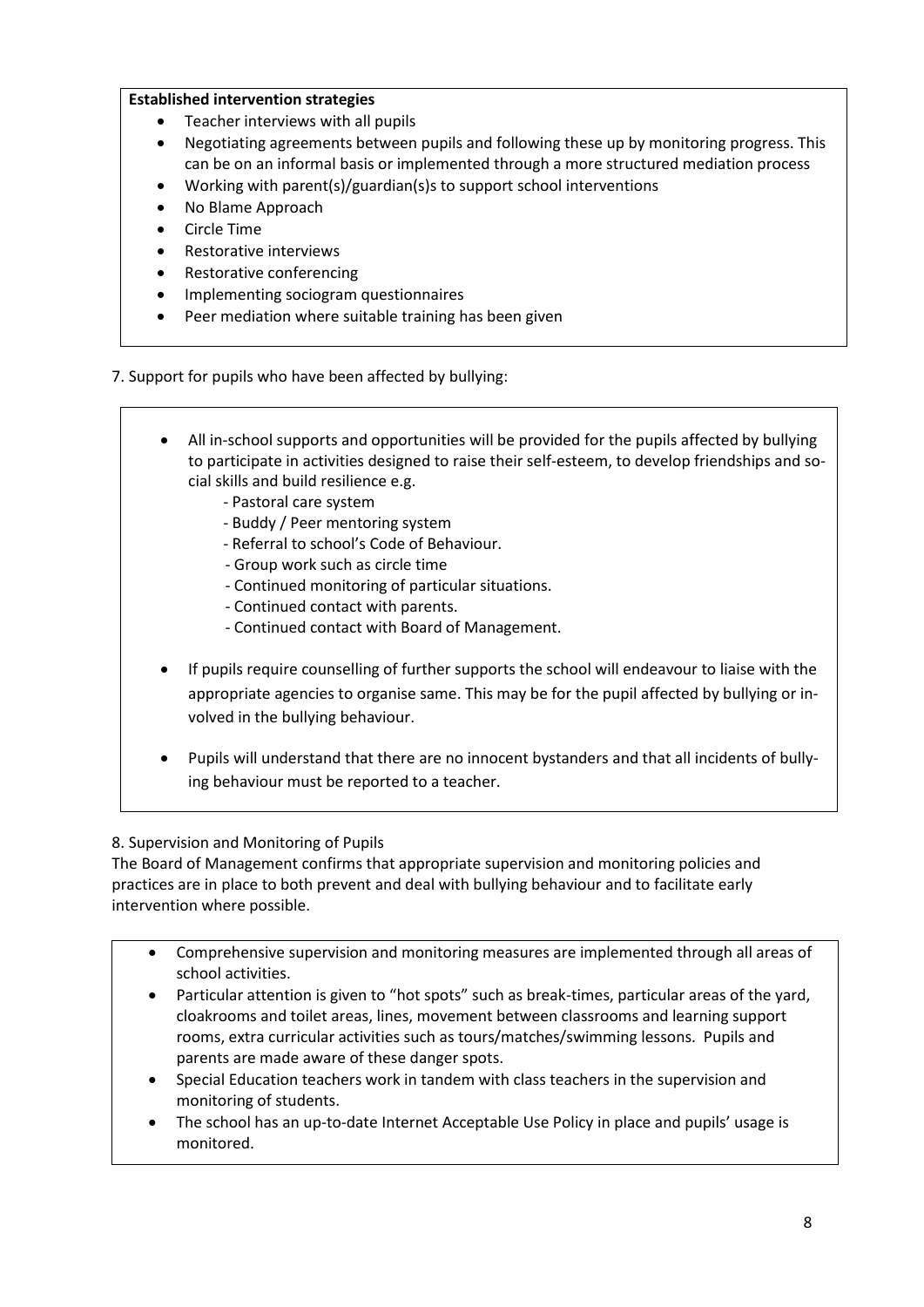#### **Prevention of Harassment**

The Board of Management confirms that the school will, in accordance with its obligations under equality legislation, take all such steps that are reasonably practicable to prevent the sexual harassment of pupils or staff or the harassment of pupils or staff on any of the nine grounds specified i.e. gender including transgender, civil status, family status, sexual orientation, religion, age, disability, race and membership of the Traveller community.

10. This policy was adopted by the Board of Management.

11. This policy has been made available to school personnel, published on the school website, and is readily accessible to parents and pupils (on request) and provided to the Parents' Association. A copy of this policy will be made available to the Department and the patron if requested.

12. This policy and its implementation is reviewed by the Board of Management once in every school year. Written notification that the review has been completed will be made available to school personnel, be readily accessible to parents and pupils (on request) and provided to the Parents' Association. A record of the review and its outcome will be made available, if requested, to the patron and the Department.

Date of Review: 16<sup>th</sup> October 2020

Chairperson BOM Principal

Signed: \_\_\_\_\_\_\_\_\_\_\_\_\_\_\_\_\_\_\_\_\_\_\_\_ Signed: \_\_\_\_\_\_\_\_\_\_\_\_\_\_\_\_\_\_\_\_\_\_\_\_\_\_\_\_\_

Next Review: October 2021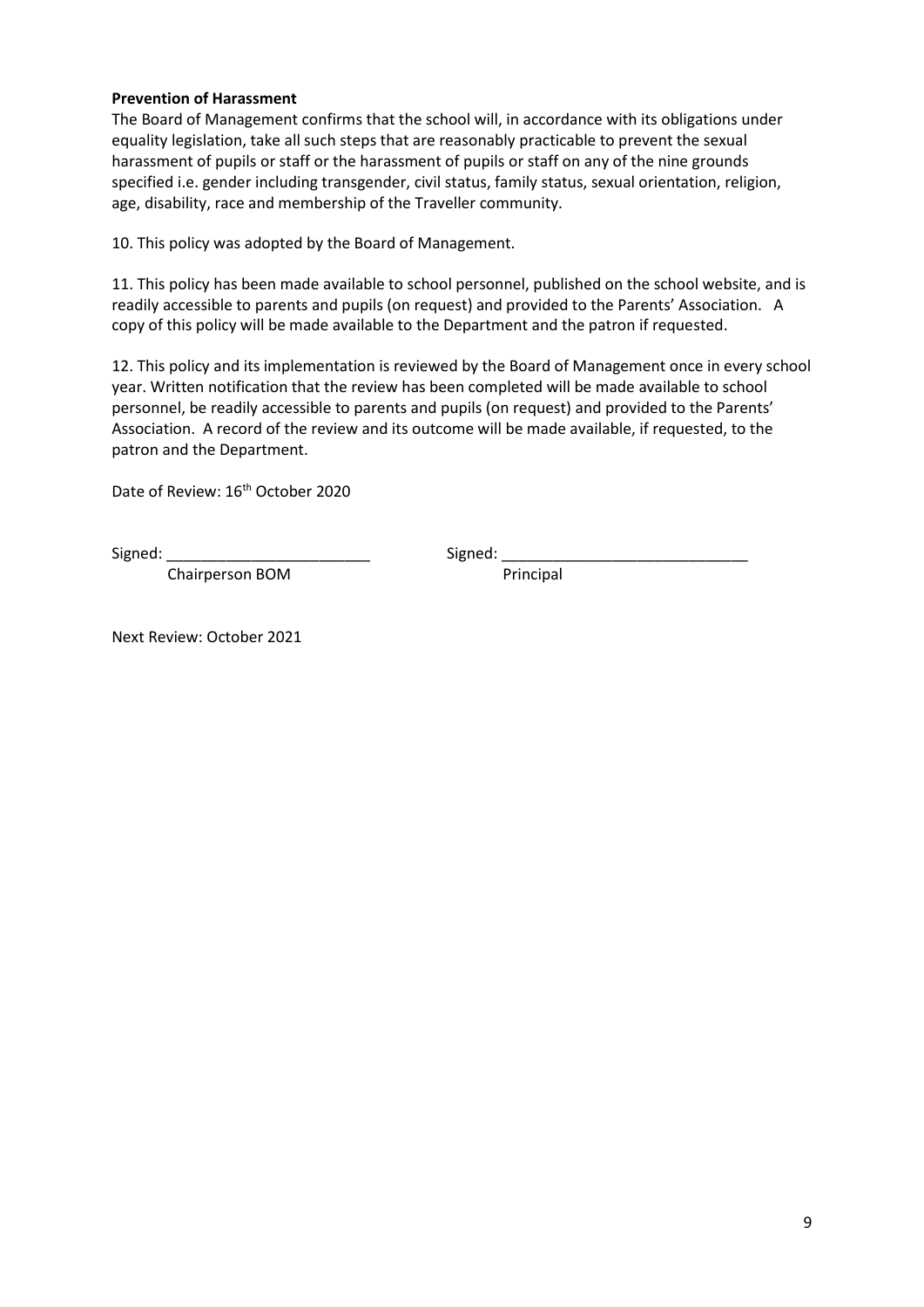## **APPENDIX**

## **Indicators which may suggest a pupil is being bullied.**

## **Physical Indicators**

- Unexplained bruising, cuts etc.
- Loss of/damage to personal property.
- Hunger or thirst.
- Frequent minor illnesses, headaches,tummy.
- Bedwetting.
- Loss of appetite.
- Obsessive behaviour, physical appearance, weight.
- Stammering.
- Requests for extra money.

## **Emotional/Psychological Indicators**

- Outbursts of anger,temper,irritability at home.
- **•** Bullying brother and sisters , parents.
- Well behaved child suddenly troublesome.

### **Signs of depression**.

- Changes in: mood,appetite,sleep pattern
- Tiredness, neglect of appearance.
- Expressions of sadness, worthlessness.
- Nightmares, crying at night.
- Restless,dangerous, wild,disruptive behaviour.
- Cynicism, black mood.
- Implied or overt threats of suicide.